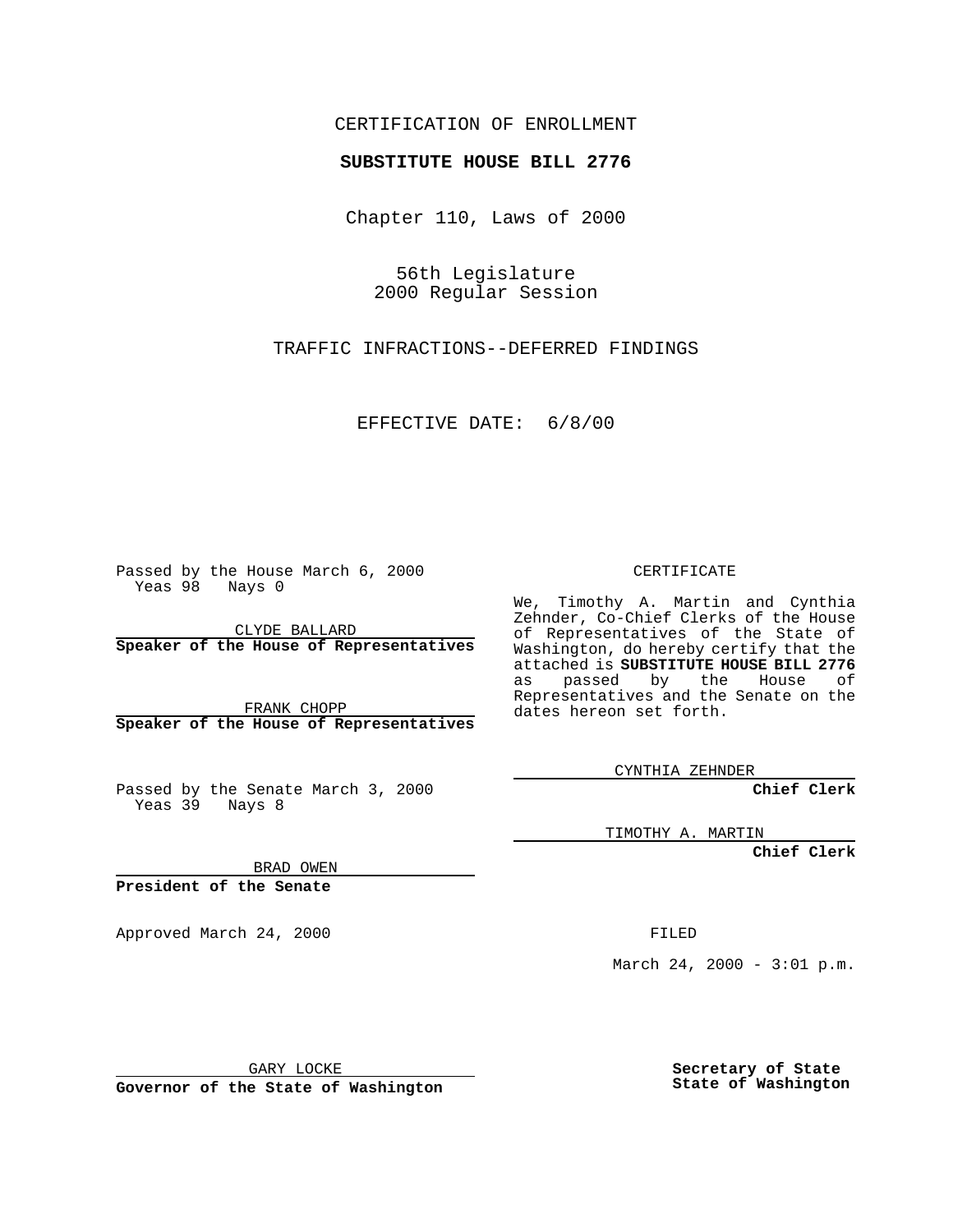## **SUBSTITUTE HOUSE BILL 2776** \_\_\_\_\_\_\_\_\_\_\_\_\_\_\_\_\_\_\_\_\_\_\_\_\_\_\_\_\_\_\_\_\_\_\_\_\_\_\_\_\_\_\_\_\_\_\_

\_\_\_\_\_\_\_\_\_\_\_\_\_\_\_\_\_\_\_\_\_\_\_\_\_\_\_\_\_\_\_\_\_\_\_\_\_\_\_\_\_\_\_\_\_\_\_

Passed Legislature - 2000 Regular Session

AS AMENDED BY THE SENATE

**State of Washington 56th Legislature 2000 Regular Session By** House Committee on Judiciary (originally sponsored by Representatives Constantine, Carrell, Lantz and Hurst)

Read first time 02/03/2000. Referred to Committee on .

 AN ACT Relating to deferred findings and collection of an administrative fee in an infraction case; and amending RCW 46.63.070.

BE IT ENACTED BY THE LEGISLATURE OF THE STATE OF WASHINGTON:

 **Sec. 1.** RCW 46.63.070 and 1993 c 501 s 10 are each amended to read as follows:

 (1) Any person who receives a notice of traffic infraction shall respond to such notice as provided in this section within fifteen days of the date of the notice.

 (2) If the person determined to have committed the infraction does not contest the determination the person shall respond by completing the appropriate portion of the notice of infraction and submitting it, either by mail or in person, to the court specified on the notice. A check or money order in the amount of the penalty prescribed for the infraction must be submitted with the response. When a response which does not contest the determination is received, an appropriate order shall be entered in the court's records, and a record of the response and order shall be furnished to the department in accordance with RCW 46.20.270.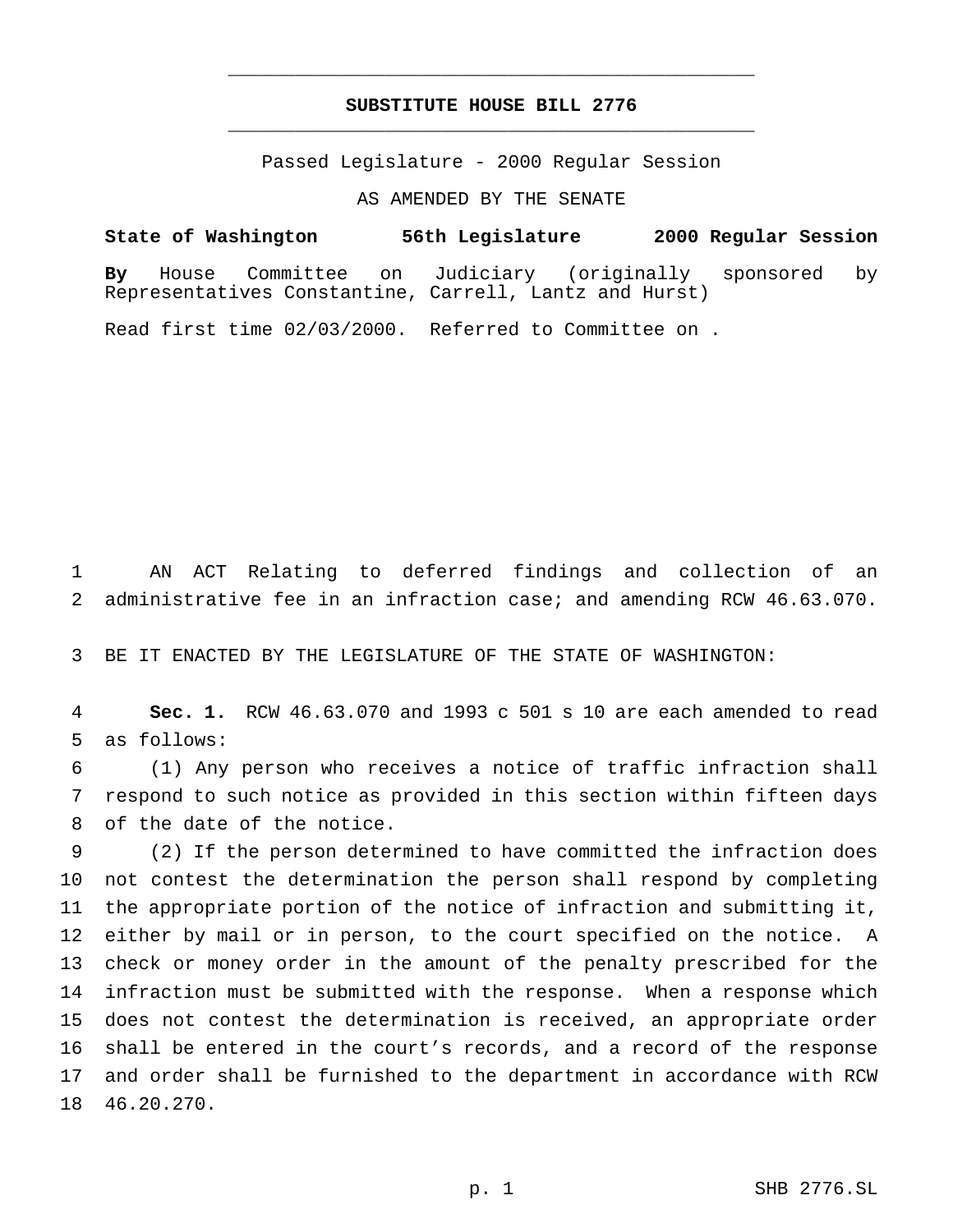(3) If the person determined to have committed the infraction wishes to contest the determination the person shall respond by completing the portion of the notice of infraction requesting a hearing and submitting it, either by mail or in person, to the court specified on the notice. The court shall notify the person in writing of the time, place, and date of the hearing, and that date shall not be sooner than seven days from the date of the notice, except by agreement.

 (4) If the person determined to have committed the infraction does not contest the determination but wishes to explain mitigating circumstances surrounding the infraction the person shall respond by completing the portion of the notice of infraction requesting a hearing for that purpose and submitting it, either by mail or in person, to the court specified on the notice. The court shall notify the person in writing of the time, place, and date of the hearing.

 (5)(a) In hearings conducted pursuant to subsections (3) and (4) of this section, the court may defer findings, or in a hearing to explain 17 mitigating circumstances may defer entry of its order, for up to one 18 year and impose conditions upon the defendant the court deems 19 appropriate. Upon deferring findings, the court may assess costs as the court deems appropriate for administrative processing. If at the 21 end of the deferral period the defendant has met all conditions and has not been determined to have committed another traffic infraction, the 23 court may dismiss the infraction.

 (b) A person may not receive more than one deferral within a seven-25 year period for traffic infractions for moving violations and more than one deferral within a seven-year period for traffic infractions for 27 nonmoving violations.

(6) If any person issued a notice of traffic infraction:

 (a) Fails to respond to the notice of traffic infraction as provided in subsection (2) of this section; or

 (b) Fails to appear at a hearing requested pursuant to subsection (3) or (4) of this section;

 the court shall enter an appropriate order assessing the monetary penalty prescribed for the traffic infraction and any other penalty authorized by this chapter and shall notify the department in accordance with RCW 46.20.270, of the failure to respond to the notice of infraction or to appear at a requested hearing.